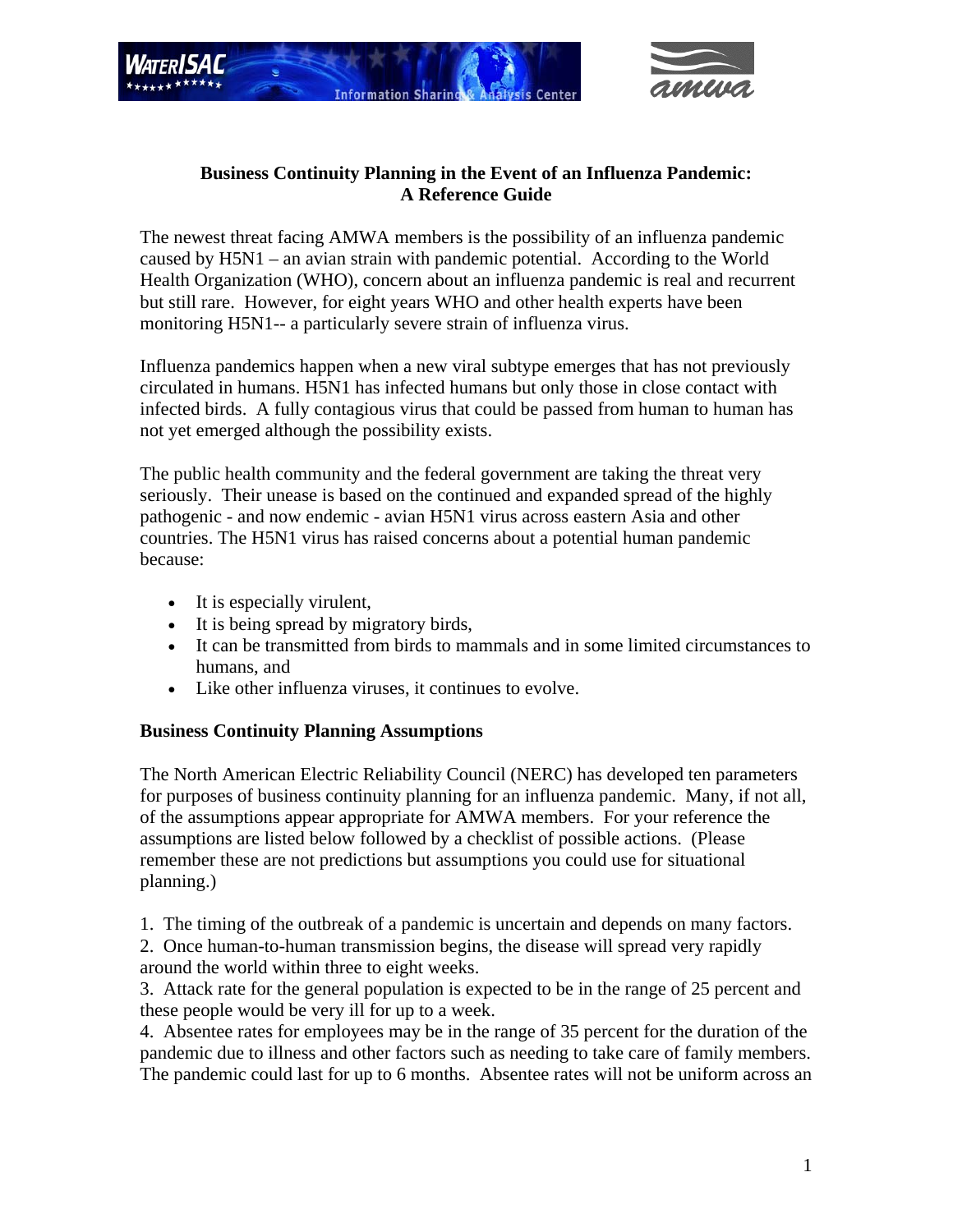organization and will be caused by employee illness as well as family care issues, inability to get to work, etc.

5. Persons who contract the virus are not expected to contract the virus a second time due to a build up of immunity. However, if the virus mutates, recurrences for the same individual would be possible.

6. Personnel will need to be managed differently to conduct essential business processes and to minimize the spread of the virus.

7. Not enough anti-viral medicines or vaccines will be available for the entire population. There may be none in the early stages and then limited quantities for select populations. Anti-viral medicines, such as Tamiflu, present a variety of difficult issues such as availability, effectiveness against specific virus strains and dosage levels for pre-infection prevention as compared to post-infection treatment.

8. A pandemic will strike in at least to waves, each lasting six to eight weeks. The first wave will peak in three to four weeks. The second wave will be three to six months after the first and will likely be stronger than the first. There may also be a third wave with characteristics similar to the second.

9. It will be important to provide accurate and timely information distribution to employees, labor organizations and government before and during the pandemic. 10. Interdependencies with other sectors as well as contractors and suppliers will be severely tested during an influenza pandemic.

## **Pandemic Influenza Checklist**

The following checklist is intended to provide utility management with "food for thought" when considering what steps might be warranted in light of the current information on a potential pandemic. The checklist is not a cookbook but identifies specific activities utilities could use to prepare. The list was culled from a variety of resources including CDC, WHO, NERC, Business Roundtable, etc.

The Checklist is divided into six key areas:

- I. Develop Plans
- II. Develop Policies
- III. Conduct Training, Drills and Exercises
- IV. Provide for Protective Equipment and Prepare Facilities
- V. Prepare Response Actions
- VI. Maintain Awareness and Communication Channels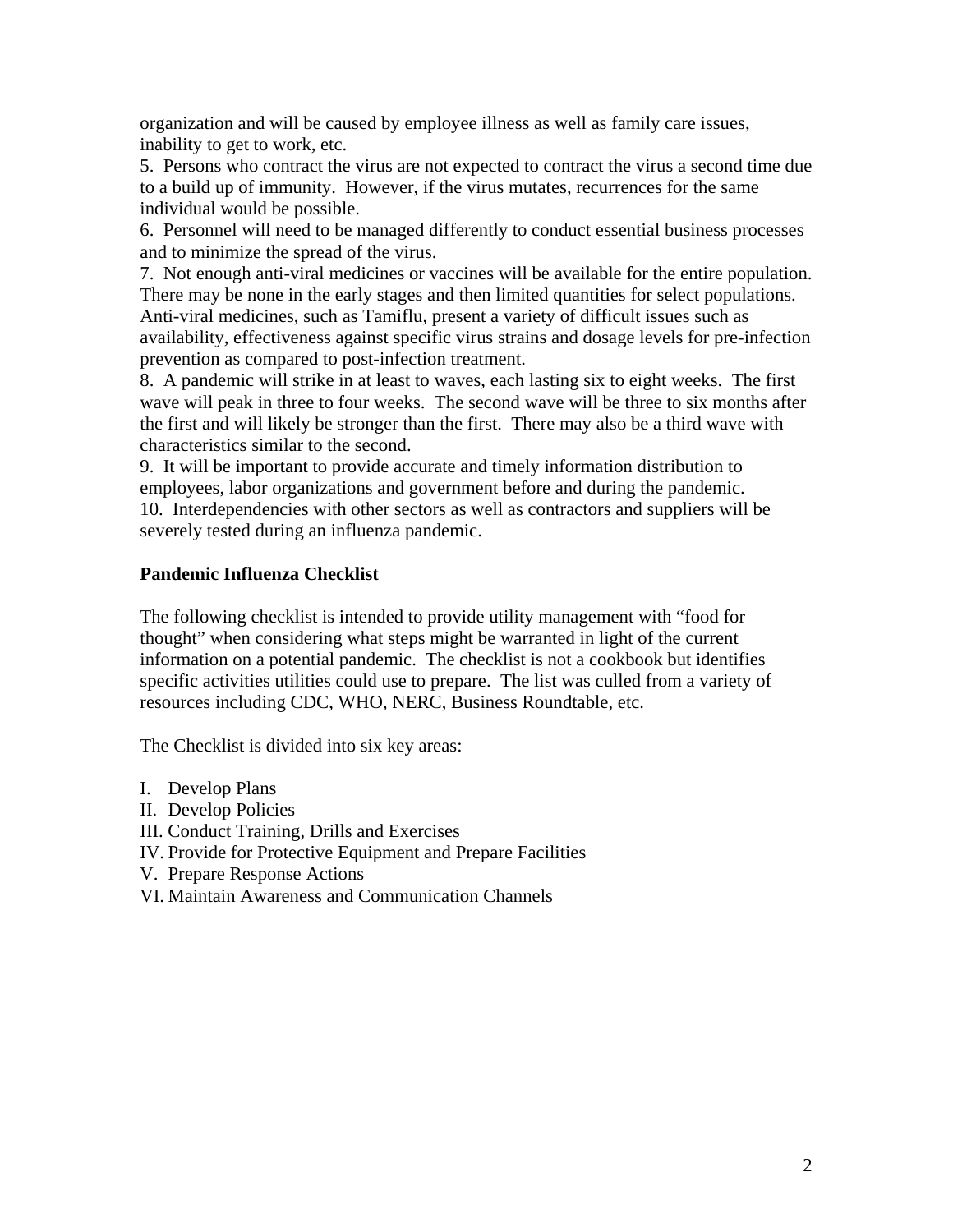## **Pandemic Influenza Checklist**

| <b>Key Actions</b>                                              | <b>Status</b>    |                    |                    |
|-----------------------------------------------------------------|------------------|--------------------|--------------------|
| <b>I. Develop Plans</b>                                         | <b>Completed</b> | <b>In Progress</b> | <b>Not Started</b> |
| 1) Develop appropriate response plans and procedures including: |                  |                    |                    |
| a) Provide for the recognition of the threat,                   |                  |                    |                    |
| and appropriate response levels.                                |                  |                    |                    |
| b) Identify critical functions of the                           |                  |                    |                    |
| organization that must be kept in operation.                    |                  |                    |                    |
| c) Identify functions of the organization                       |                  |                    |                    |
| that can be suspended.                                          |                  |                    |                    |
| d) Define the roles and responsibilities of                     |                  |                    |                    |
| employees, labor organizations, staff,                          |                  |                    |                    |
| supervisors, managers, and staff medical                        |                  |                    |                    |
| personnel during a pandemic.                                    |                  |                    |                    |
| e) Develop an emergency communications                          |                  |                    |                    |
| plan that includes key contacts, back-ups,                      |                  |                    |                    |
| medical contacts, communication chains                          |                  |                    |                    |
| and processes to track and communicate                          |                  |                    |                    |
| employee status.                                                |                  |                    |                    |
| f) List(s) of staff critical to basic                           |                  |                    |                    |
| functionality of the organization.                              |                  |                    |                    |
| g) Put in place plans to have an increased                      |                  |                    |                    |
| number of employees work from home.                             |                  |                    |                    |
| Ensure I.T. systems infrastructure can                          |                  |                    |                    |
| support this action.                                            |                  |                    |                    |
| h) Plans and procedures should include                          |                  |                    |                    |
| providing support and assistance from                           |                  |                    |                    |
| human resource staff to employees'                              |                  |                    |                    |
| families.                                                       |                  |                    |                    |
| 2) Consider the need to separate the                            |                  |                    |                    |
| workforce to establish independent                              |                  |                    |                    |
| locations, and/or preserve a "clean" site.                      |                  |                    |                    |
| 3) Consider expanding the use of                                |                  |                    |                    |
| teleconferencing and videoconferencing                          |                  |                    |                    |
| to limit the frequency of meetings and                          |                  |                    |                    |
| other types of face-to-face contact.                            |                  |                    |                    |
| 4) Consider security issues and the                             |                  |                    |                    |
| limitations law enforcement agencies will                       |                  |                    |                    |
| face during influenza pandemic.                                 |                  |                    |                    |
| 5) Consider developing joint operational                        |                  |                    |                    |
| plans with service providers, suppliers                         |                  |                    |                    |
| and key customers.                                              |                  |                    |                    |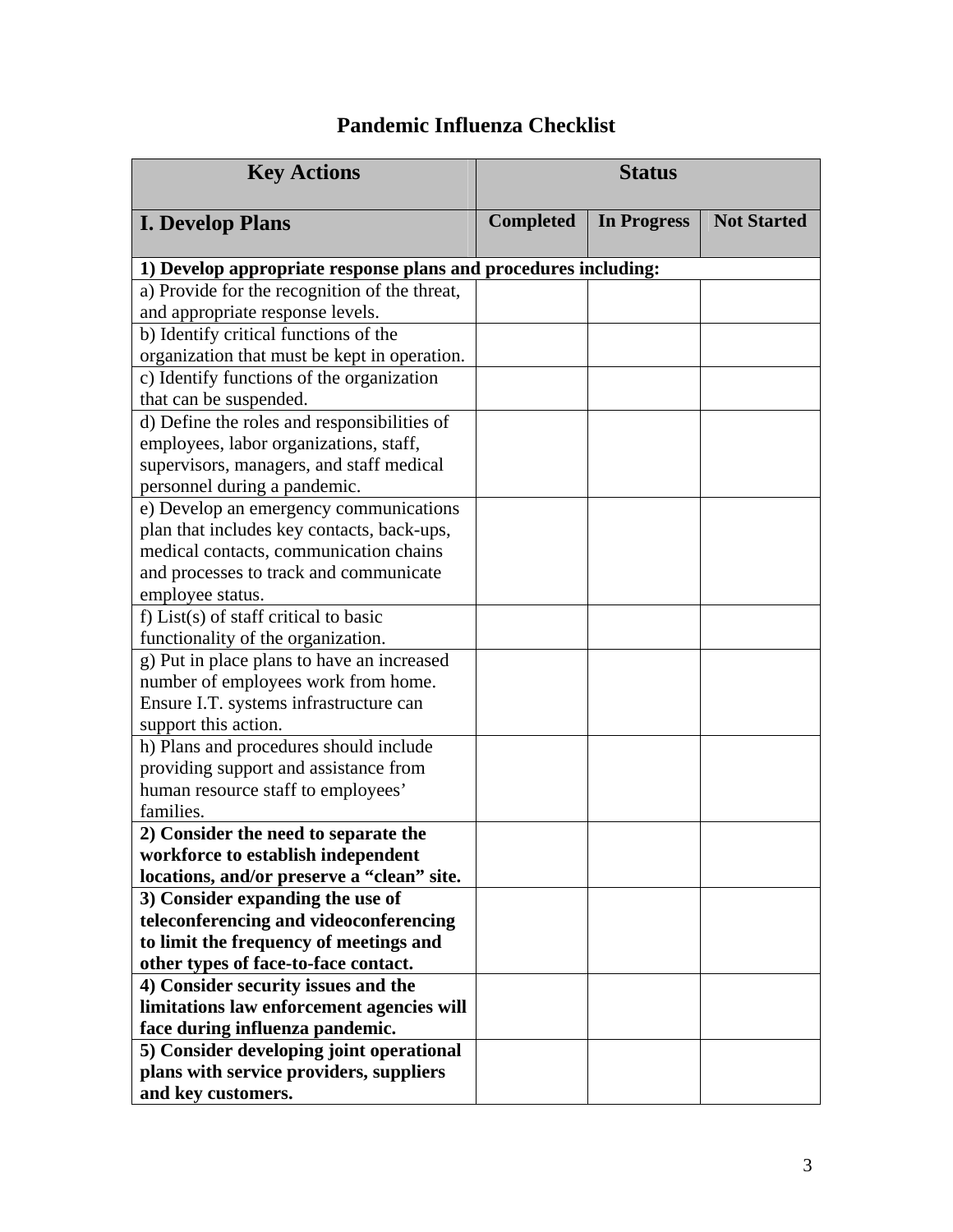| 6) Evaluate potential financial and                                                    |                  |                    |                    |
|----------------------------------------------------------------------------------------|------------------|--------------------|--------------------|
| budget impacts of interrupted                                                          |                  |                    |                    |
| operations, reduced revenues as well as                                                |                  |                    |                    |
| unusual supply, material and personnel                                                 |                  |                    |                    |
| costs.                                                                                 |                  |                    |                    |
| 7) Evaluate potential insurance costs for                                              |                  |                    |                    |
| increased medical costs.                                                               |                  |                    |                    |
| 8) Consider the need to send home non-                                                 |                  |                    |                    |
| critical staff.                                                                        |                  |                    |                    |
| 9) Consider the need and conditions for                                                |                  |                    |                    |
| more extreme measures such as                                                          |                  |                    |                    |
| sequestering on-site critical staff.                                                   |                  |                    |                    |
| 10) Identify key customers with specific                                               |                  |                    |                    |
| needs including first responders and                                                   |                  |                    |                    |
| hospitals.                                                                             |                  |                    |                    |
| 11) Identify critical inputs necessary to                                              |                  |                    |                    |
| maintain safe water, i.e. chlorine,                                                    |                  |                    |                    |
| treatment chemicals.                                                                   |                  |                    |                    |
| 12) Delineate accountability and                                                       |                  |                    |                    |
| responsibility, capabilities, and resources                                            |                  |                    |                    |
| for key employees engaged in planning                                                  |                  |                    |                    |
| and executing specific components of the                                               |                  |                    |                    |
| operational plan. Assure that the plan                                                 |                  |                    |                    |
| includes timelines, deliverables, and                                                  |                  |                    |                    |
| performance measures.                                                                  |                  |                    |                    |
| 13) Formalize agreements with                                                          |                  |                    |                    |
| neighboring systems and address                                                        |                  |                    |                    |
| communication, mutual aid, and other                                                   |                  |                    |                    |
| needs.                                                                                 |                  |                    |                    |
| <b>II. Develop Policies</b>                                                            | <b>Completed</b> | <b>In Progress</b> | <b>Not Started</b> |
|                                                                                        |                  |                    |                    |
| 1) Develop/update staff travel policy,                                                 |                  |                    |                    |
| including possible provisions for                                                      |                  |                    |                    |
|                                                                                        |                  |                    |                    |
|                                                                                        |                  |                    |                    |
| quarantine after returning from an area                                                |                  |                    |                    |
| where an outbreak has occurred. This                                                   |                  |                    |                    |
| would apply to work and non-work                                                       |                  |                    |                    |
| related travel.                                                                        |                  |                    |                    |
| 2) Develop/update meeting policy.                                                      |                  |                    |                    |
| 3) Develop a visitor's policy including a                                              |                  |                    |                    |
| sign-in process that is to be implemented                                              |                  |                    |                    |
| in the event of an employee health                                                     |                  |                    |                    |
| incident or threat.                                                                    |                  |                    |                    |
| 4) Consult with health authorities to                                                  |                  |                    |                    |
| update confidentiality policies to manage                                              |                  |                    |                    |
| staff that potentially has been exposed,<br>to allow effective exposure tracking to be |                  |                    |                    |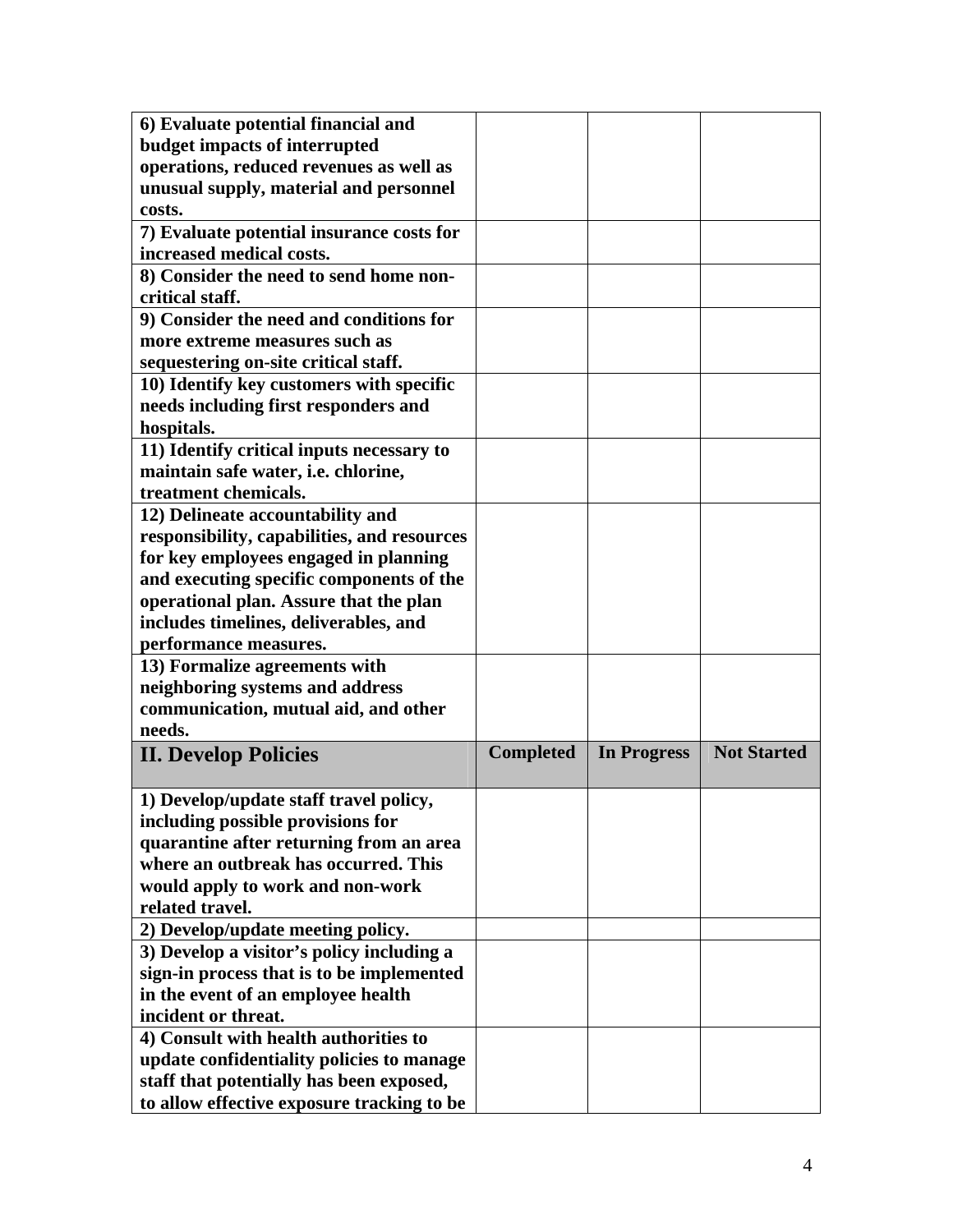| completed.                                                                    |                  |                    |                    |
|-------------------------------------------------------------------------------|------------------|--------------------|--------------------|
| 5) Develop/update telecommuting policy                                        |                  |                    |                    |
| for office staff.                                                             |                  |                    |                    |
| 6) Develop/update policies for employee                                       |                  |                    |                    |
| compensation and sick leave absences                                          |                  |                    |                    |
| unique to a pandemic.                                                         |                  |                    |                    |
| 7) Develop/update workforce                                                   |                  |                    |                    |
| deployment policies regarding teams and                                       |                  |                    |                    |
| crews working together and the potential                                      |                  |                    |                    |
| need to keep employees separate.                                              |                  |                    |                    |
| <b>III. Conduct Training, Drills and</b>                                      | <b>Completed</b> | <b>In Progress</b> | <b>Not Started</b> |
| <b>Exercises</b>                                                              |                  |                    |                    |
|                                                                               |                  |                    |                    |
|                                                                               |                  |                    |                    |
| 1) Periodically test and verify<br>preparedness plans and procedures via a    |                  |                    |                    |
|                                                                               |                  |                    |                    |
| simulation exercise, tabletop exercise or                                     |                  |                    |                    |
| process walk through.                                                         |                  |                    |                    |
| 2) Test the IT infrastructure to verify its                                   |                  |                    |                    |
| capability to perform under pandemic                                          |                  |                    |                    |
| conditions (more employees working<br>from home, increased teleconferencing   |                  |                    |                    |
|                                                                               |                  |                    |                    |
| and videoconferencing).                                                       |                  |                    |                    |
| 3) Train and prepare ancillary                                                |                  |                    |                    |
| workforce, i.e. contractors, employees in                                     |                  |                    |                    |
| other job titles/descriptions, retirees.<br><b>IV. Provide for Protective</b> | <b>Completed</b> | <b>In Progress</b> | <b>Not Started</b> |
|                                                                               |                  |                    |                    |
| <b>Equipment and Prepare</b>                                                  |                  |                    |                    |
| <b>Facilities</b>                                                             |                  |                    |                    |
|                                                                               |                  |                    |                    |
| 1) Contract with a company that will                                          |                  |                    |                    |
| clean/disinfect computer equipment,                                           |                  |                    |                    |
| common areas, work stations, etc.                                             |                  |                    |                    |
| 2) Provide each workstation with a                                            |                  |                    |                    |
| disinfecting agent in a spray bottle, a                                       |                  |                    |                    |
| package of paper towels, and a package                                        |                  |                    |                    |
| of latex gloves.                                                              |                  |                    |                    |
| 3) Determine what personal protective                                         |                  |                    |                    |
| equipment will be effective and consider                                      |                  |                    |                    |
| acquiring sufficient quantities (masks,                                       |                  |                    |                    |
| gloves and gowns). Availability of                                            |                  |                    |                    |
| critical personal protective equipment                                        |                  |                    |                    |
| may approach zero during the onset of                                         |                  |                    |                    |
| influenza pandemic. Some masks deliver                                        |                  |                    |                    |
| better speech clarity than others. Some                                       |                  |                    |                    |
|                                                                               |                  |                    |                    |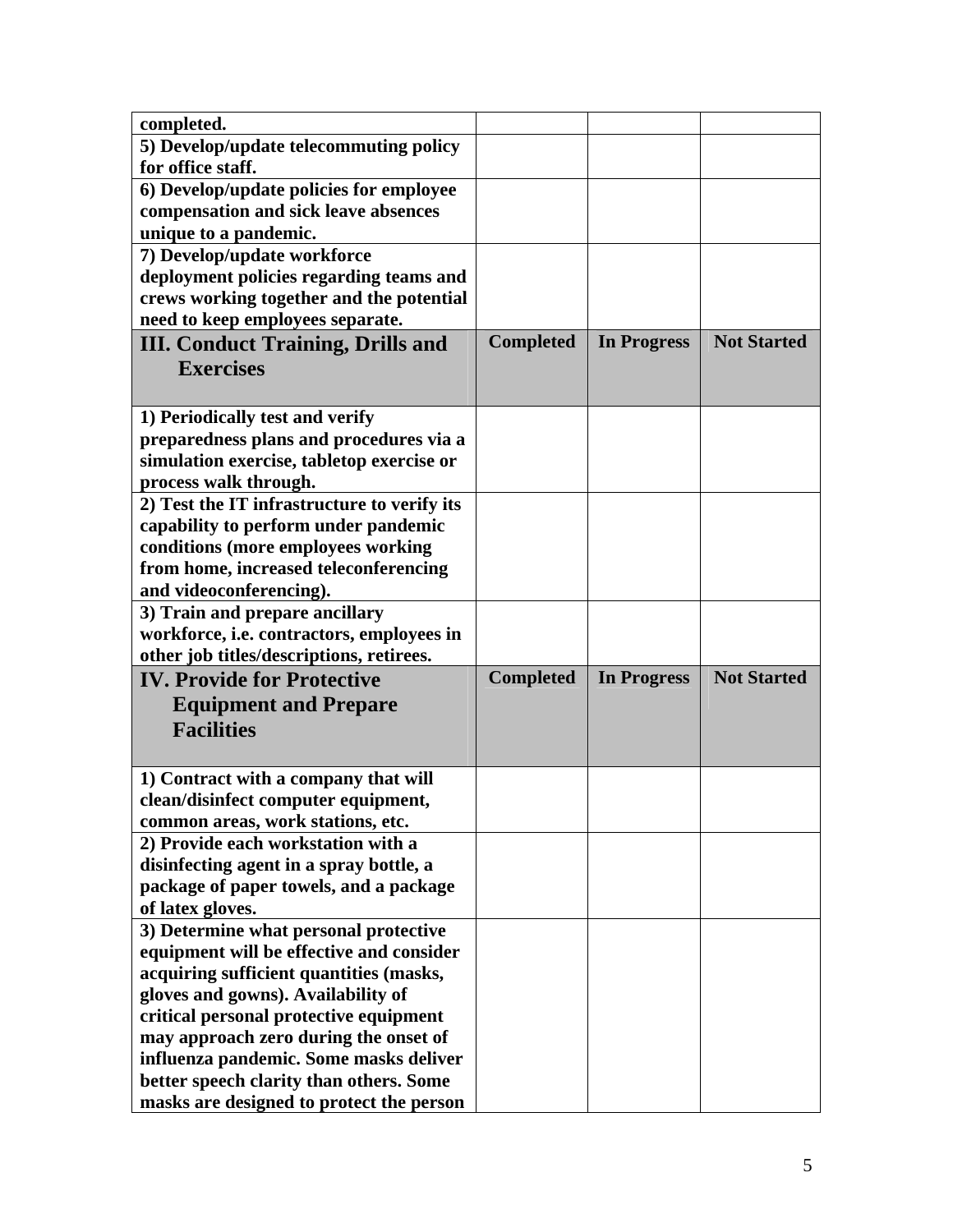| wearing the mask; other masks protect         |                  |                    |                    |
|-----------------------------------------------|------------------|--------------------|--------------------|
| exposure of others from the person            |                  |                    |                    |
| wearing the mask.                             |                  |                    |                    |
| 4) If on-site cafeteria, stock up on water,   |                  |                    |                    |
| beverages, and food, especially items         |                  |                    |                    |
| that require heating.                         |                  |                    |                    |
| 5) If appropriate, isolate the building,      |                  |                    |                    |
| post signs stating temporary quarantine       |                  |                    |                    |
| at all exits, and restrict electronic card    |                  |                    |                    |
| access to critical staff.                     |                  |                    |                    |
| <b>V. Prepare Response Actions</b>            | <b>Completed</b> | <b>In Progress</b> | <b>Not Started</b> |
|                                               |                  |                    |                    |
| 1) By Employees                               |                  |                    |                    |
| a) When an employee has contracted or         |                  |                    |                    |
| suspects that they have contracted a virus    |                  |                    |                    |
| or have been exposed to a virus, the          |                  |                    |                    |
| employee is to seek medical attention and     |                  |                    |                    |
| advise his/her supervisor.                    |                  |                    |                    |
| b) Supervisor contacts the company            |                  |                    |                    |
| medical or occupational health nurse to       |                  |                    |                    |
| follow up on the employees.                   |                  |                    |                    |
| c) Implement a process such that all          |                  |                    |                    |
| employees/visitors to critical facilities are |                  |                    |                    |
| subject to an appropriate screening           |                  |                    |                    |
| questionnaire to aid in identifying whether   |                  |                    |                    |
| or not they are a potential risk, (i.e. have  |                  |                    |                    |
| you visited a high risk location in the past  |                  |                    |                    |
| week?). Post screening questionnaire(s) at    |                  |                    |                    |
| all entrances.                                |                  |                    |                    |
| d) If appropriate, contract a cleaning        |                  |                    |                    |
| service/agency and request the disinfection   |                  |                    |                    |
| of the affected employees workstation and     |                  |                    |                    |
| shared work areas as well as all shared       |                  |                    |                    |
| equipment and facilities (including           |                  |                    |                    |
| washrooms, kitchen areas and meeting          |                  |                    |                    |
| rooms). Assess the need for separation of     |                  |                    |                    |
| staff.                                        |                  |                    |                    |
| e) Close non-critical common areas, such      |                  |                    |                    |
| as exercise room, or even cafeteria. If the   |                  |                    |                    |
| pandemic has resulted in a "lock down" in     |                  |                    |                    |
| critical operating functions (control rooms), |                  |                    |                    |
| determine how employees will be               |                  |                    |                    |
| accommodated.                                 |                  |                    |                    |
| f) Assess the need to direct staff to         |                  |                    |                    |
| maintain an appropriate distance from each    |                  |                    |                    |
| other.                                        |                  |                    |                    |
|                                               |                  |                    |                    |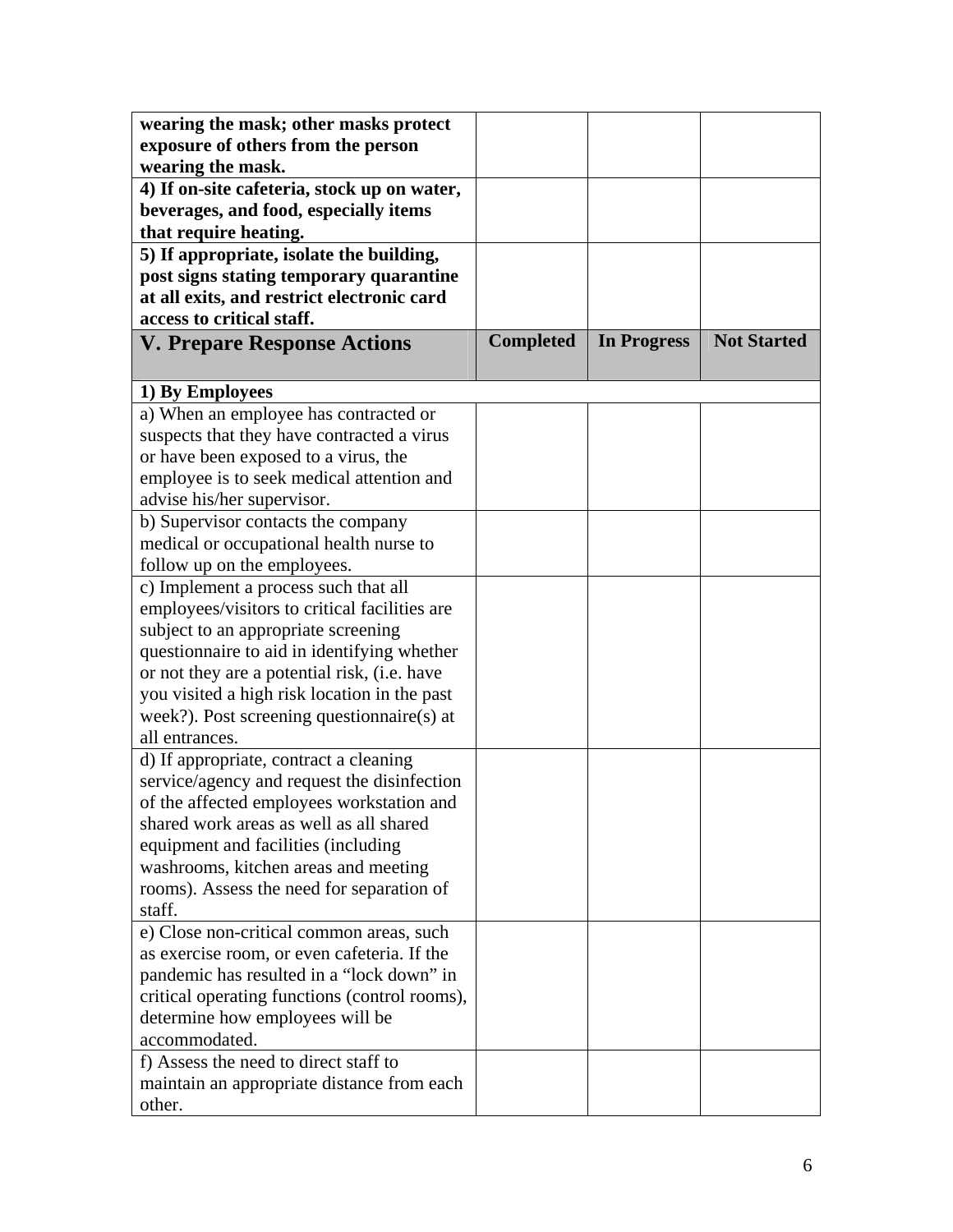| g) Assess the need for complete separation      |  |  |
|-------------------------------------------------|--|--|
| of staff including the activation of any        |  |  |
| backup facilities.                              |  |  |
| h) Assess the need to vacate non-critical       |  |  |
| staff from the site.                            |  |  |
| i) Provide regular communication to all         |  |  |
| staff of the latest medical advisories and      |  |  |
| recommend adherence to all suggested            |  |  |
| actions.                                        |  |  |
| j) Provide on-site critical operations staff    |  |  |
| with personal protective equipment.             |  |  |
| k) Notify all staff on site to leave their full |  |  |
| name, employee ID, and after-hours              |  |  |
| contact number(s), including numbers            |  |  |
| where they may be potentially located,          |  |  |
| such as parents, other family etc. Instruct     |  |  |
| all employees when they will be allowed to      |  |  |
| return to work, i.e. the following business     |  |  |
| day, not until notified etc.                    |  |  |
| I) Have visitors provide their home and         |  |  |
| site/company as well as an after-hours          |  |  |
| contact number(s) for follow-up.                |  |  |
| 2) By Medical Resource                          |  |  |
| a) Liaise with senior management                |  |  |
| b) Provide regular communication to all         |  |  |
| staff on the latest health advisories and       |  |  |
| recommendation adherence to all suggested       |  |  |
| actions.                                        |  |  |
| c) Provide regular communication to all         |  |  |
| staff on any additional pandemic specific       |  |  |
| requirements or information.                    |  |  |
| d) Advise that the antibacterial waterless      |  |  |
| hand cleaner, antibacterial cleansers, and/or   |  |  |
| wipes will be placed at key communal            |  |  |
| areas (washrooms, kitchens, and                 |  |  |
| workstations).                                  |  |  |
| e) Advise any exposed employee to contact       |  |  |
| their doctor and to adhere to the advice        |  |  |
| given.                                          |  |  |
| f) Advise any exposed employee to contact       |  |  |
| their supervisor immediately.                   |  |  |
| g) Advise the exposed employee not to           |  |  |
| return to work until directed to do so by       |  |  |
| their supervisor and to follow policies in      |  |  |
| place.                                          |  |  |
| h) Request exposed employees to keep            |  |  |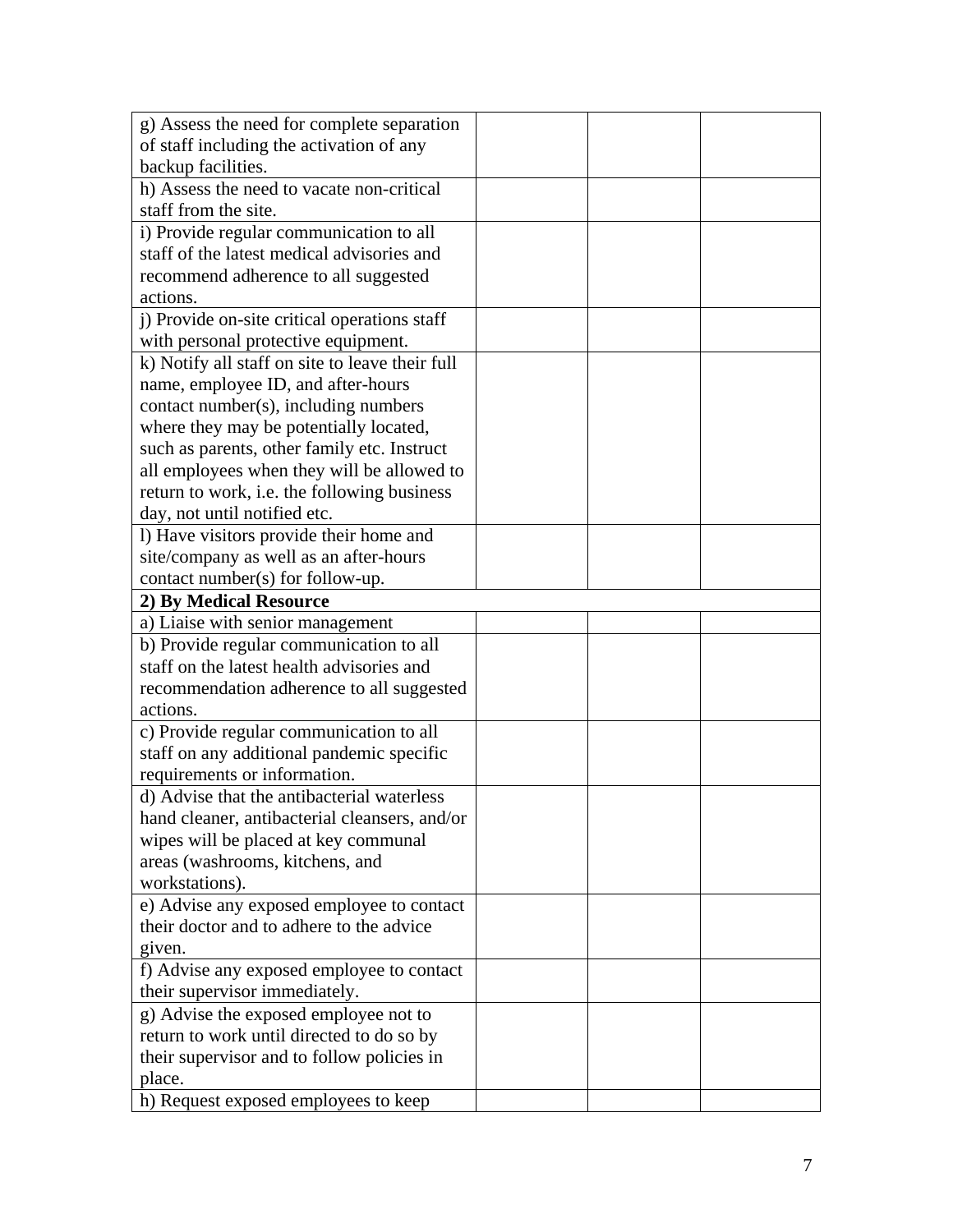| supervisors informed of their condition.                                           |                  |                    |                    |
|------------------------------------------------------------------------------------|------------------|--------------------|--------------------|
| <b>VI. Maintain Awareness and</b>                                                  | <b>Completed</b> | <b>In Progress</b> | <b>Not Started</b> |
| <b>Communication Channels</b>                                                      |                  |                    |                    |
|                                                                                    |                  |                    |                    |
| 1) Medical resource should monitor for                                             |                  |                    |                    |
| health threats via official bulletins or                                           |                  |                    |                    |
| web sites.                                                                         |                  |                    |                    |
| 2) Provide employees, labor organizations, staff and decision makers with the most |                  |                    |                    |
| up-to-date information available by documenting specific characteristics of the    |                  |                    |                    |
| contagion, such as the following:                                                  |                  |                    |                    |
| a) Mechanisms(s), speed, and ease of                                               |                  |                    |                    |
| transmission by the contagion is spread,                                           |                  |                    |                    |
| and mode(s) of transmission, such as touch,                                        |                  |                    |                    |
| airborne, etc.                                                                     |                  |                    |                    |
| b) Time the contagion remains active on                                            |                  |                    |                    |
| surfaces such as door handles.                                                     |                  |                    |                    |
| c) Incubation period, the time to exhibit                                          |                  |                    |                    |
| symptoms, and maximum contagious                                                   |                  |                    |                    |
| period.                                                                            |                  |                    |                    |
| d) Expectations of employees, supervisors                                          |                  |                    |                    |
| and managers to help reduce the risk of                                            |                  |                    |                    |
| spreading the disease.                                                             |                  |                    |                    |
| 3) Initiate a business continuity planning                                         |                  |                    |                    |
| process to establish accountabilities, and                                         |                  |                    |                    |
| identify the criticality of operations                                             |                  |                    |                    |
| including mutual interdependencies, the<br>loss of which would have a direct and   |                  |                    |                    |
|                                                                                    |                  |                    |                    |
| serious detrimental impact on the public.                                          |                  |                    |                    |
| 4) Identify those functions critical to<br>continued operations, and identify the  |                  |                    |                    |
| people needed to fill those positions. Pre-                                        |                  |                    |                    |
| screen critical staff to ensure their                                              |                  |                    |                    |
| willingness to receive an antiviral                                                |                  |                    |                    |
| vaccine given the side effects that may                                            |                  |                    |                    |
| occur. Involve human resources staff as                                            |                  |                    |                    |
| well as established mechanisms such as                                             |                  |                    |                    |
| joint health and safety committees early.                                          |                  |                    |                    |
|                                                                                    |                  |                    |                    |
| 5) Communicate early and regularly                                                 |                  |                    |                    |
| with staff, and include recommendations                                            |                  |                    |                    |
| to minimize potential transfer of                                                  |                  |                    |                    |
| infectious agents within company                                                   |                  |                    |                    |
| facilities, so that these measures can be                                          |                  |                    |                    |
| practiced and internalized.                                                        |                  |                    |                    |
| 6) Collaborate with the local public                                               |                  |                    |                    |